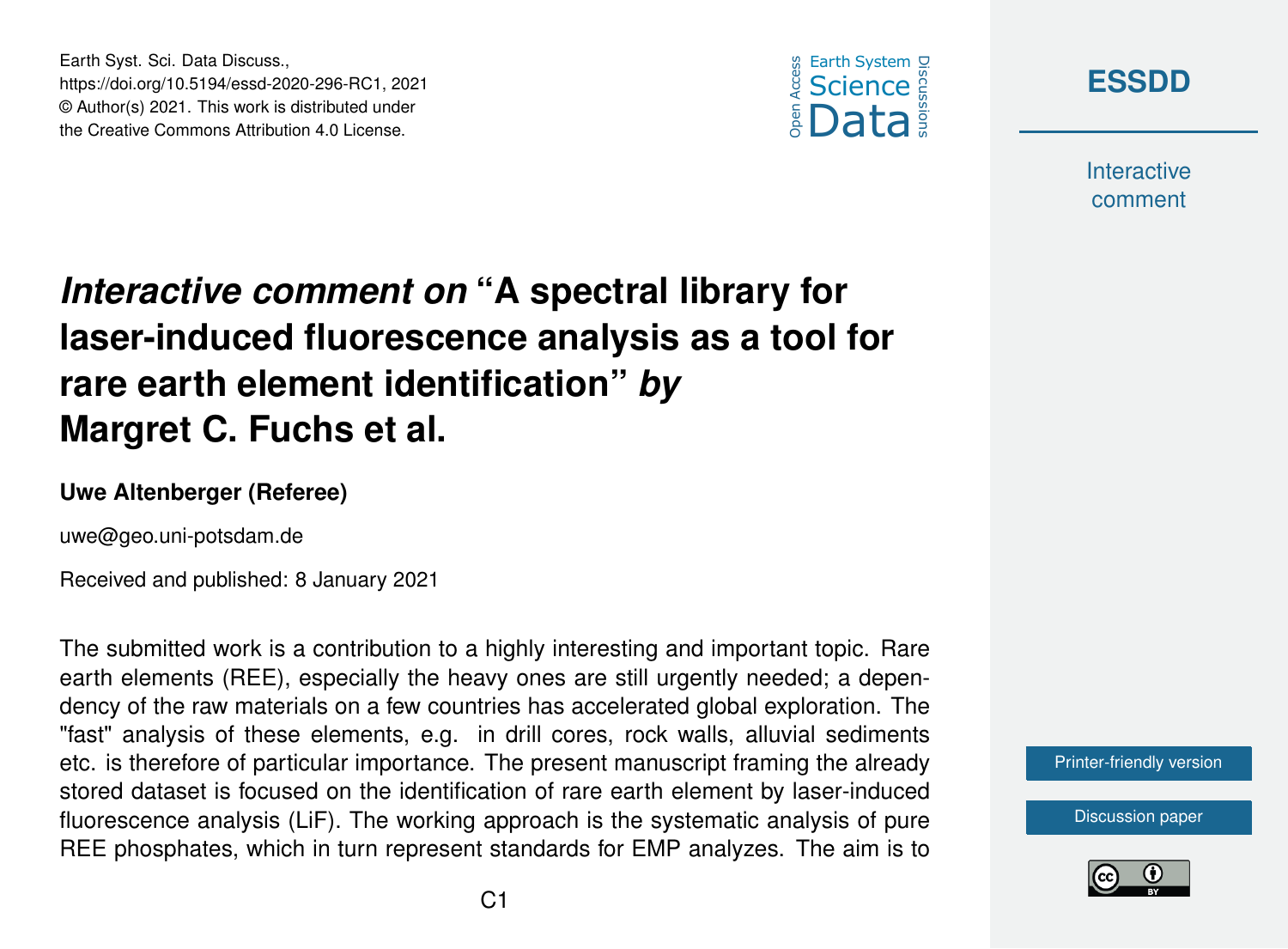qualitatively record natural minerals from the results obtained. Despite promising, published work, there is a lack of systematic LiF studies of REE phosphates in the area of raw material acquisition. The presented work is supposed to fill this lack and does it. The work is structured logically and consistently, the methodology and results are well explained and documented, even for readers who are not specialized. There is a clear distinction to more recent work (e.g. Seidel et al. 2019), in which authors of the present study were involved. The new and positive thing about the present work is the systematic approach and the use of three lasers (325, 442, 532nm). Seidel et al. used only two lasers. In addition, the recording over a very large spectral range (340-1080nm) makes the work important, too. The selection of the samples is of particular importance, they are international standards (Smithsonian EMPA standards). In addition to embedded samples, single grains are also analyzed, which is important as embedding agents create overlapping. The description of the laser used and the application to the individual REE phosphates is detailed, clear and easy to understand for users. The investigations are performed meticulous. To my knowledge, published and cited LiF works and data collections for naturally occurring samples are not so systematic, element-selective, of the same high resolution and methodically differentiated. The work ends with the application to a naturally occurring HREE phosphate (Xenotime). A supplement to other REE minerals, such as REE carbonates, which also occur frequently, would be desirable. This is a suggestion for future work, not a criticism of the present work. The significance of the submitted manuscript is extremely high. It is a very helpful tool and unique in its completeness. It represents the basis for various options, especially in the raw material sector. For example, a relatively quick scanning of drill cores, handpieces or open pits can test the material for increased REE contents. The utility is then primarily an applied one. However, the data set can also serve as a basis for further research, e.g. the recording of carbonaceous REE minerals

The data and images described in the manuscript correlate perfectly with the data set that has already been saved - this means that they can be checked or used for other applications. The summarizing figure (Fig. 10), will help the user choosing the best

## **[ESSDD](https://essd.copernicus.org/preprints/)**

**Interactive** comment

[Printer-friendly version](https://essd.copernicus.org/preprints/essd-2020-296/essd-2020-296-RC1-print.pdf)

[Discussion paper](https://essd.copernicus.org/preprints/essd-2020-296)